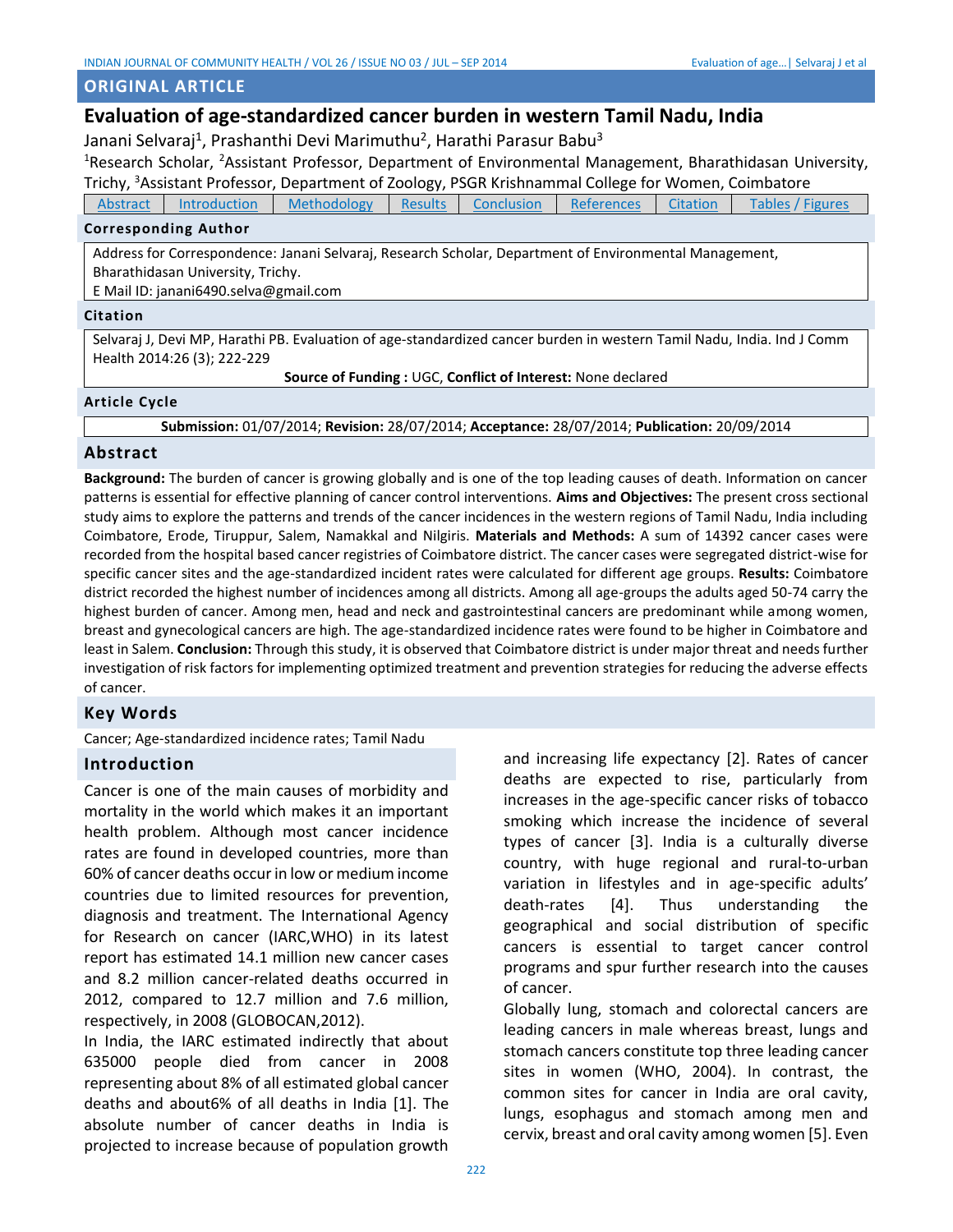#### INDIAN JOURNAL OF COMMUNITY HEALTH / VOL 26 / ISSUE NO 03 / JUL – SEP 2014 Evaluation of age…| Selvaraj J et al

within India there exist variations in the prevalence and patterns of different cancers. In southern India the common cancers among male were found to be stomach, oral, esophagus and leukemia whereas females were mainly affected by cervix, breast, oral and esophageal cancers [6-8]. Similarly, a study from West Bengal, an eastern state of India has reported head and neck, lungs and oral cancers are major in males, whereas among female breast cancer was leading followed by cervical and stomach cancers [9]. In contrast, among north Indian males gastro intestinal tract, larynx and lung are major cancers and among females breast, cervix and lung were leading malignancies [10].These differences in the prevalence of cancers across the country could be due to diversity in gene pools as well as the environmental dynamics [11].

# **Aims & Objectives**

The objective of the present study is to evaluate the cancer burden in the western regions of Tamil Nadu, India through age standardization and to identify the highest disease burden among specific regions and also to highlight the prominent cancer types prevalent among men and women in Tamil Nadu.

#### <span id="page-1-0"></span>**Study area and data sources**

The present cross sectional study was conducted in the western districts of Tamil Nadu including Coimbatore, Erode, Tirupur, Salem, Namakkal and Nilgiris [\(Figure](#page-5-1) 1). The cancer data for the proposed study was collected from the medical records of the hospital based cancer registries of Coimbatore district. Necessary permissions were obtained from the hospital management to acquire the data. The attributes recorded from the case sheets include demographic details, occupation, type of cancer and information regarding the practice of behavioral factors such as tobacco and alcohol consumption. A total of 14392 incident cancers of all sites registered during 2001-2013 were used to study the cancer patterns in the population. Data consisting of incomplete information were excluded from the study.

## **Methodology**

The total cancer incidences were segregated district wise and were observed for different age-groups. The cancer types were broadly classified according to the International Statistical classification of Disease and Related Health Problems, 10th Revision (ICD-10) which is presented in Table  $1(13)$ .

The age groups were divided into five classes including 0-14(children), 15-24(teenagers and young adults), 25-49(middle adults), 50-74(older adults) and 75+ (elderly) (In accordance with Cancer Research, UK). The age-standardized incident rates (ASIR) were computed by direct standardization using the WHO new world standards as the standard population and are expressed per 100000.

# <span id="page-1-1"></span>**Results**

The maximum cancer incidences were recorded in the Coimbatore distric[t \(Figure](#page-5-2) 2) with a total of 5936 cases (41%), moderate incidences in Tiruppur and Erode with 2814 and 2867 cases respectively and the least in Nilgiris with 642 cases (4%). The proportion of female cancer incidences is higher than the male incidences [\(Figure](#page-6-0) 3) due to the high incidence of breast and gynecological cancers among women. Among men, the head and neck and gastrointestinal cancers are predominant with highest in Coimbatore and least in Salem. The prominent cancer types prevailing among men and women from the collected data are presented in **Table 2**. The other cancer types have not been included in the study.

The highest age-standardized incident rates was observed in Coimbatore district where the estimates were higher in women (15.4/100000) than men (12.5/100000) and the least were observed in Salem district (2.03/100000 for men and 3.20/100000 for women). Among all age groups, older adults aged 50 to 74 recorded the highest ASIR for all districts [\(Table](#page-4-3)  [3\)](#page-4-3).

The most prominent cancer type prevailing among children aged 0 to 14 is the blood cancer that includes lymphomas and leukemia. The highest incidence of blood cancer is found in the district of Coimbatore (37 male and 35 female). The least incidences are found in Salem, Namakkal and Nilgiris. Cancer incidence is also relatively rare in teenagers and young adults. The major cancer type present among young men and women aged 15-24 include the blood cancer with maximum incidences in Coimbatore (29 male and 14 female) and least incidence in Namakkal (3 male and 0 female). Among men, head and neck cancers (10 cases) and genitorurinary cancer (9 cases) are prevalent in Coimbatore. Gynecological and breast carcinomas are present among the women with 9 cases and 8 cases respectively, in Coimbatore. The other districts show comparatively lower incidences [\(Figure](#page-6-1) 4).

The huge increase in cancer incidences in the 15 to 24 age group may be attributed to the high incidence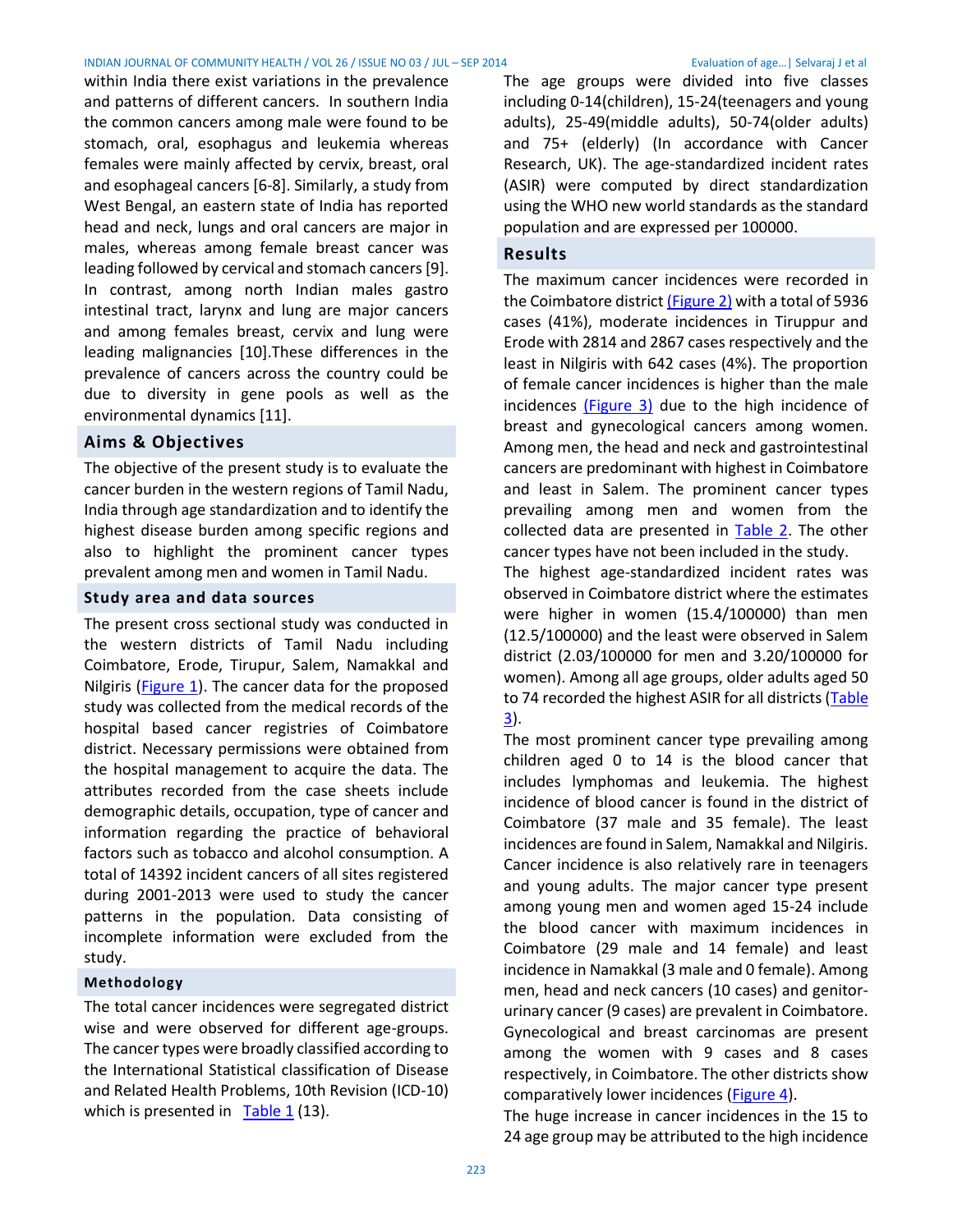#### INDIAN JOURNAL OF COMMUNITY HEALTH / VOL 26 / ISSUE NO 03 / JUL – SEP 2014 Evaluation of age…| Selvaraj J et al

of breast and gynecological cancer among women. The highest incidence is observed in Coimbatore (breast - 471 cases and gynecological - 315 cases) followed by gastro-intestinal cancers (79 cases) and head and neck (66 cases) cancer incidences. Moderate incidences have been found to be in Tiruppur and Erode. The least incidences have been found in Salem, Namakkal and Nilgiris. Among men, head and neck cancers are found followed by gastrointestinal and genitor-urinary cancers. The highest incidence is found in Coimbatore district with (149 head and neck cases, 86 gastro intestinal cancer cases and 36 genitourinary cancer cases). Blood and respiratory cancers are also found among the male population. Coimbatore district is observed to have highest incidence with 65 blood and 31respiratory cancer cases [\(Figure](#page-6-2) 5).

Adults belonging to the 50-74 age-group carry the greatest burden of cancer due to the high incidence of breast and gynecological cancers among women. Head and neck, gastrointestinal and respiratory cancers are prominent among the male population. . Among men, the highest incidences are found in the Coimbatore (587 head and neck cancer cases, 336 gastro-intestinal cases and 192 respiratory cancer cases). Among women, 646 gynecological and 581 breast cancer incidences are found in Coimbatore. Moderate incidences have been found in Tiruppur and Erode. The least incidences are found in Salem, Namakkal and Nilgiris.

The major cancer type that prevails in the elderly aged 75+ is the head and neck cancer among men with the highest incidence in Coimbatore comprising of 93 cases. Among women, breast and gynecological cancers are prevalent with 43 and 36 cases respectively in Coimbatore. The other districts show lower incidences for all cancer types [\(Figure](#page-7-0) 6).

In order to study the influence of the behavioral factors namely smoking, chewing and alcohol consumption, data consisting of complete information regarding consumption of tobacco and alcohol were segregated. The women are less prone to such habits but they are still diagnosed for these cancers. On the other hand, head and neck and gastric cancers are more among the male due to the practice of these habits [\(Figure](#page-7-1) 7 and [Figure 8\)](#page-7-2).

## **Discussion**

From the present study, it is observed that there exists great variation in the cancer incidence patterns among men and women in accordance with age and specific cancer sites. The study confirms that cancer is an important cause of adult deaths with more than 70% of fatal cancers occurring during the productive ages of 50-74 years of age. Among all districts, the highest frequency of cancer cases was observed in Coimbatore district and the least in Nilgiris. But the age-standardized incidence rates were recorded highest in Coimbatore and lowest in Salem district which may be due to the difference in the age- The age-standardized incident rates were found be higher among women than men which is due to the high prevalence of breast and gynecological cancers among women. Among men, oral and digestive cancers are predominant due to the intake of tobacco and alcohol. Tobacco consumption was found to be higher in men diagnosed with oral cancers than respiratory cancers, indicating that the range of fatal cancers caused by tobacco differs substantially from that in high-income countries [12]. A priority for cancer prevention is tobacco control, particularly through high taxation of tobacco products to increase the very low level of cessation [13].

Although age, tobacco and alcohol consumption are known risk factors contributing to the risk of increasing cancer incidences, prolonged exposure to environmental carcinogens may be an added reason. Genetic susceptibility to cancer favors the role of exogenous factors through gene-environment interactions. Age is not the unique factor to be considered since the rising incidence of cancers is seen across all age categories, including children, and adolescents [14]. A few major environmental carcinogens causing cancer include outdoor air pollution, indoor air pollution due environmental tobacco smoke, food contamination by food additives, carcinogenic contaminants such as nitrates, pesticides, certain metals and metalloids, etc,.

A recent study in Taiwan has found that other than cigarette smoking and betel quid chewing, heavy metals such as arsenic and nickel in farm soils may be risk factors for oral cancers [15]. High concentrations of heavy metals such as Chromium, Arsenic and Lead have been found in the industrial and residential areas of Coimbatore district [16]. Investigations relating to associations of heavy metals and specific cancer types could be done in future to assess the carcinogenic effects of the soils of the present study area. Certain infectious agents have proved to show strong association with specific cancer types. Helicobacter pylori, hepatitis B and C viruses, and human papilloma viruses (HPV) were responsible for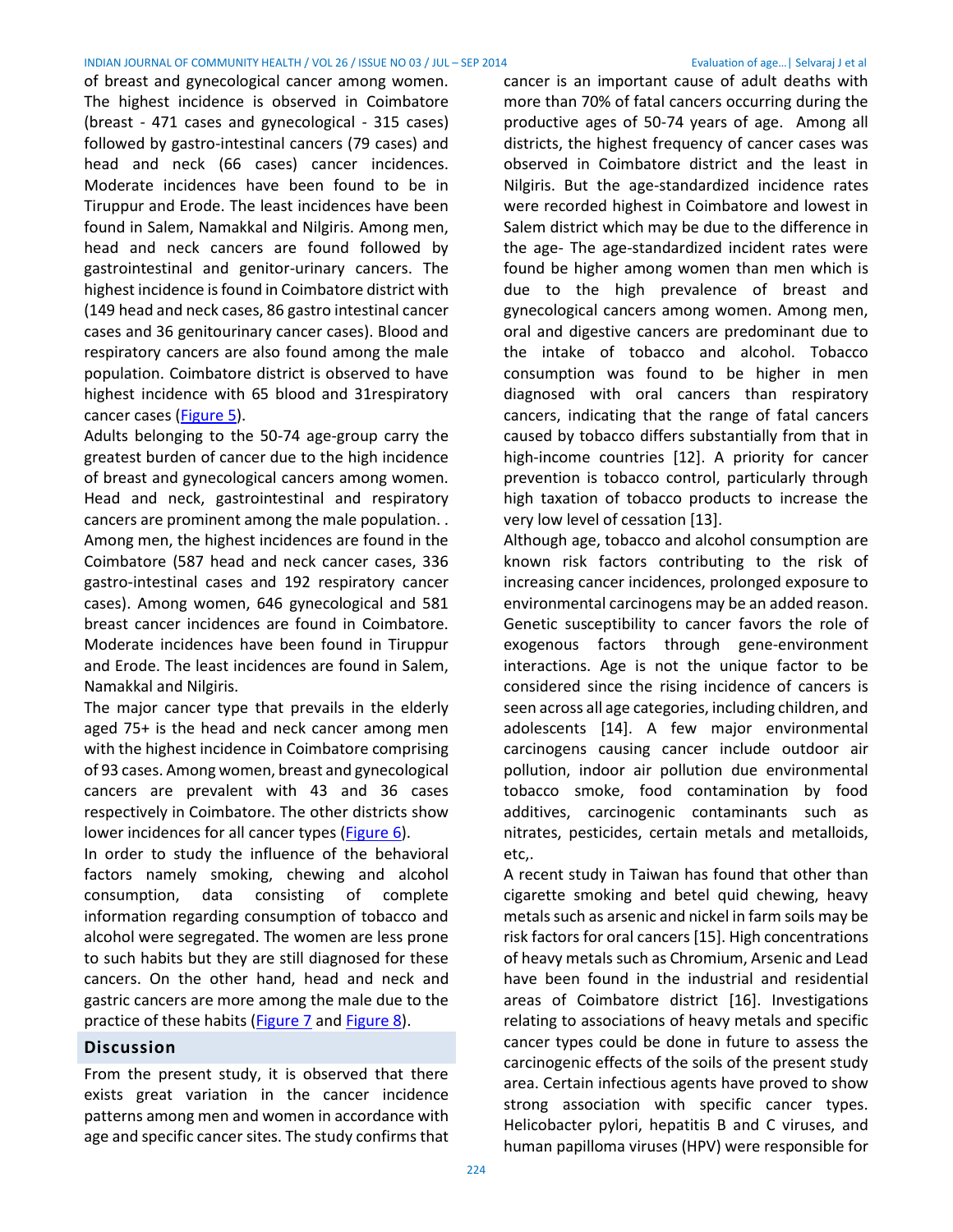1.9 million cases, mainly gastric, liver, and cervix uteri cancers in a global cancer study [17].

# <span id="page-3-0"></span>**Conclusion**

Although elucidating biological pathways is important, an association between environmental contaminants and cancers needs to be well established in a terms of medical sciences. Such medical examinations and correlated results will provide an important contribution to the debate on reducing the exposures to air, soil and water pollution. The main limitation of our study is the lack of information to individual risk factors for cancers such as smoking and alcohol consumption. It is reported that the individual risk factors are correlated with the ambient air pollution levels. Another limitation is the use of environmental monitoring data, which do not necessarily represent individual exposures. Although measurements of pollutants at certain selected locations may be used, they can result in misclassification of exposure because individuals may behave differently from the general population. Therefore our study is a preliminary attempt to assess the age based response to environmental carcinogens. We have observed that a multi-disciplinary approach is required to investigate the risk factors associated with cancer along with the traditional practices. Through this we have provided a directive so as to target treatment and preventive and awareness measures in terms of exposures, lifestyles and behavior aspects.

## **Recommendation**

The environmental and life style profile of the high risk regions for the present study needs to be assessed for implementing better treatment, diagnostic and prevention strategies.

# **Relevance of the study**

The present study will be an eye opener to the health professionals to conduct further studies to control cancer in the vulnerable regions of Coimbatore and neighboring areas.

# **Authors Contribution**

All the authors have equally contributed in the preparation of the manuscript.

## **Acknowledgement**

We would like to thank the UGC for providing funds to carry out the present research activity.

# <span id="page-3-1"></span>**References**

- 1. Ferlay J, Shin HR, Bray F, Forman D, Mathers C, Parkin DM. Estimates of worldwide burden of cancer in 2008: GLOBOCAN 2008. Int J Cancer. 2010 Dec 15;127(12):2893- 917. doi: 10.1002/ijc.25516. PubMed PMID: 21351269. [\[PubMed\]](http://www.ncbi.nlm.nih.gov/pubmed/21351269)
- 2. Dikshit R, Gupta PC, Ramasundarahettige C, Gajalakshmi V, Aleksandrowicz L, Badwe R, Kumar R, Roy S, Suraweera W, Bray F, Mallath M, Singh PK, Sinha DN, Shet AS, Gelband H, Jha P; Million Death Study Collaborators. Cancer mortality in India: a nationally representative survey. Lancet. 2012 May 12;379(9828):1807-16. doi: 10.1016/S0140- 6736(12)60358-4. Epub 2012 Mar 28. Erratum in: Lancet. 2012 May 12;379(9828):1790. PubMed PMID: 22460346. [\[PubMed\]](http://www.ncbi.nlm.nih.gov/pubmed/22460346)
- 3. Jha P. Avoidable global cancer deaths and total deaths from smoking. Nat Rev Cancer. 2009 Sep;9(9):655-64. doi: 10.1038/nrc2703. Epub 2009 Aug 20. Review. PubMed PMID: 19693096. [\[PubMed\]](http://www.ncbi.nlm.nih.gov/pubmed/19693096)
- 4. Registrar General of India and Centre for Global Health Research. Causes of death in India, 2001–2003: Sample Registration System. New Delhi: Government of India, 2009.
- 5. Rao Y, Gupta S, Agrawal S. National cancer control program: current status and strategies. Fifty years of cancer control in India. Director General of Health Services, MOHFW, Government of India, 2002: 41-7.
- 6. National Cancer Registry Program, ICMR. (1996). Population based cancer registries consolidated report (1990-96).
- 7. Jagnnatha GV, Hiremath SS. Oral Cancer Prevalence and assessment of various risk factors among Oral cancer patients attending Kidwai Memorial institute of oncology-An epidemiological study. 2005 [\[Google Scholars\]](http://scholar.google.co.in/scholar?q=GV+Jagnnatha%2C+SS+Hiremath&btnG=&hl=en&as_sdt=0%2C5)
- 8. Reddy K. Cancer epidemiology in South India. Bangalore: Department of Epidemiology and Statistics Bangalore Cancer Registry. Kidwai Memorial Institute of Oncology. 2010
- 9. aiti PK, Jana U, Ray A, Karmakar R, Mitra TN, Ganguly S. Patterns of cancer occurrence in different regions of West Bengal--a hospital based study. J Indian Med Assoc. 2012 Jul;110(7):445-8. PubMed PMID: 23520667. [\[PubMed\]](http://www.ncbi.nlm.nih.gov/pubmed/23520667)
- 10. Sharma MK, Gour N, Pandey A, Wallia D, Kislay D. Epidemiological trends of cancer morbidity at a government medical college hospital, Chandigarh, India. Asian Pac J Cancer Prev. 2012;13(7):3061-4. PubMed PMID: 22994710. [\[PubMed\]](http://www.ncbi.nlm.nih.gov/pubmed/22994710)
- 11. Hussain MA, Pati S, Swain S, Prusty M, Kadam S, Nayak S. Pattern and trends of cancer in odisha, India: a retrospective study. Asian Pac J Cancer Prev. 2012;13(12):6333-6. PubMed PMID: 23464454. [\[PubMed\]](http://www.ncbi.nlm.nih.gov/pubmed/23464454)
- 12. International Institute for Population Sciences (IIPS) and Ministry of Health and Family Welfare. Global Adult Tobacco Survey (GATS India), 2009–2010. New Delhi: Government of India, 2010.
- 13. Peto R, Lopez AD, Boreham J, Thun M, Heath C Jr. Mortality from tobacco in developed countries: indirect estimation from national vital statistics. Lancet. 1992 May 23;339(8804):1268-78. PubMed PMID: 1349675. [\[PubMed\]](http://www.ncbi.nlm.nih.gov/pubmed/1349675)
- 14. Irigaray P, Newby JA, Clapp R, Hardell L, Howard V, Montagnier L, Epstein S, Belpomme D. Lifestyle-related factors and environmental agents causing cancer: an overview. Biomed Pharmacother. 2007 Dec;61(10):640-58.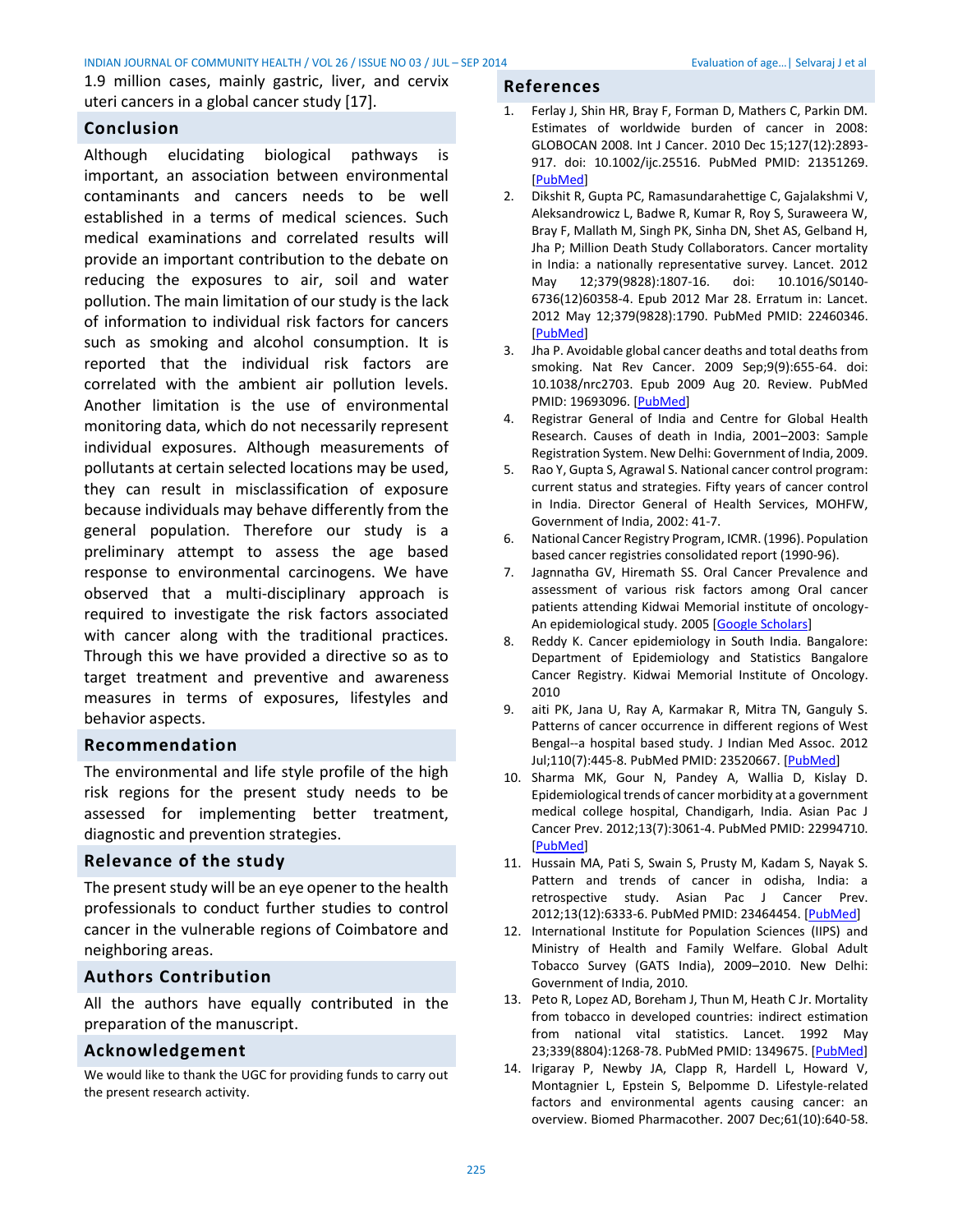#### INDIAN JOURNAL OF COMMUNITY HEALTH / VOL 26 / ISSUE NO 03 / JUL – SEP 2014 Evaluation of age…| Selvaraj J et al

Epub 2007 Nov 20. Review. PubMed PMID: 18055160. [\[PubMed\]](http://www.ncbi.nlm.nih.gov/pubmed/18055160)

- 15. Su CC, Lin YY, Chang TK, Chiang CT, Chung JA, Hsu YY, Lian IeB. Incidence of oral cancer in relation to nickel and arsenic concentrations in farm soils of patients' residential areas in Taiwan. BMC Public Health. 2010 Feb 12;10:67. doi: 10.1186/1471-2458-10-67. PubMed PMID: 20152030; PubMed Central PMCID: PMC2834627. [\[PubMed\]](http://www.ncbi.nlm.nih.gov/pubmed/20152030)
- 16. Gandhimathi A and Meenambal T. Spatial Prediction of Heavy Metal Pollution for Soils in Coimbatore, India based

# <span id="page-4-0"></span>**Tables**

on universal kriging. International Journal of Computer Applications. 2011;29:52-63.

17. Catherine de Martel , Ferlay J, Franceschi S, Vignat J, Bray F, Forman D, Plummer M. Global burden of cancers attributable to infections in 2008: a review and synthetic analysis. Lancet Oncol. 2012 Jun;13(6):607-15. doi: 10.1016/S1470-2045(12)70137-7. Epub 2012 May 9. Review. PubMed PMID: 22575588. [\[PubMed\]](http://www.ncbi.nlm.nih.gov/pubmed/22575588)

<span id="page-4-1"></span>

| TABLE 1 ICD-10 CODING FOR NEOPLASM BASED ON ANATOMICAL SITES |                                                                               |                                                                                                                                     |  |  |  |  |  |
|--------------------------------------------------------------|-------------------------------------------------------------------------------|-------------------------------------------------------------------------------------------------------------------------------------|--|--|--|--|--|
| <b>Cancer Group</b>                                          | ICD 10 codes                                                                  | <b>Cancer sites</b>                                                                                                                 |  |  |  |  |  |
| <b>Digestive System</b>                                      | C15, C16, C17, C18, C19-<br>C20, C21, C22, C23-C24, C25                       | Oesophagus, Stomach, Small Intestine, Colon, Rectum,<br>Anus, Anus Canal, Liver, Gall Bladder, Pancreas                             |  |  |  |  |  |
| <b>Head and Neck</b>                                         | C00,C01-C02,C03-C06,C07-<br>C08, C09, C10, C11, C12-<br>C13, C14, C30-31, C32 | Lip, Tongue, Mouth, Salivary Gland, Tonsil, Oropharynx,<br>Nasopharynx, Hypopharynx, Pharynx unspecified, Nose<br>and Sinus, Larynx |  |  |  |  |  |
| Lymphoid and<br>Haematopoietic<br><b>System</b>              | C81, C82-85 and C96, C90, C91,<br>C92-94, C95                                 | HL, NHL, MM, Lymphoid, leukaemia, myeloid leukaemia,<br>leukaemia unspecified                                                       |  |  |  |  |  |
| <b>Breast and</b><br>Gynaecological                          | C50,C51,C52,C53,C54,C55,C56,<br>C57, C58                                      | Breast, Vulva, Vagina, Cervix Uteri, Corpus Uteri,<br>Uterus Unspecified, Ovary, Other female genital,<br>Placenta                  |  |  |  |  |  |
| <b>Respiratory</b>                                           | C33, C34                                                                      | Trachea, bronchus and lung                                                                                                          |  |  |  |  |  |
| Genitourinary                                                | C60,C61,C62,C64,C65,C66,C67                                                   | Penis, Prostate, Testis, Kidney, Renal pelvis, Ureter,<br><b>Bladder</b>                                                            |  |  |  |  |  |

---------------------------x--------------------------

# <span id="page-4-3"></span><span id="page-4-2"></span>**TABLE 2 PROMINENT CANCER TYPES AMONG MEN AND WOMEN FOR ALL DISTRICTS Prominent cancers among men Coimbatore Erode Tiruppur Salem Namakkal Nilgiris Head and Neck** 848 457 420 102 133 83 **Gastrointestinal** 487 265 258 77 91 50 **Genitourinary 1237 108 121 30 43 17 Respiratory** 228 248 94 86 32 26 22 **Blood** 288 116 112 55 38 40 Prominent cancers among women  $\|$  Coimbatore  $\|$  Erode  $\|$  Tiruppur  $\|$  Salem  $\|$  Namakkal  $\|$  Nilgiris **Gynaecological** 1007 536 534 183 219 111 **Breast** 1103 455 487 144 173 135 **Gastrointestinal 158 169 39 46 31 Head and Neck** 297 130 136 33 48 25 **Respiratory** 18 37 9 9 11 **Genitourinary** 147 26 25 33 7 5 **Blood** 180 79 81 33 16 19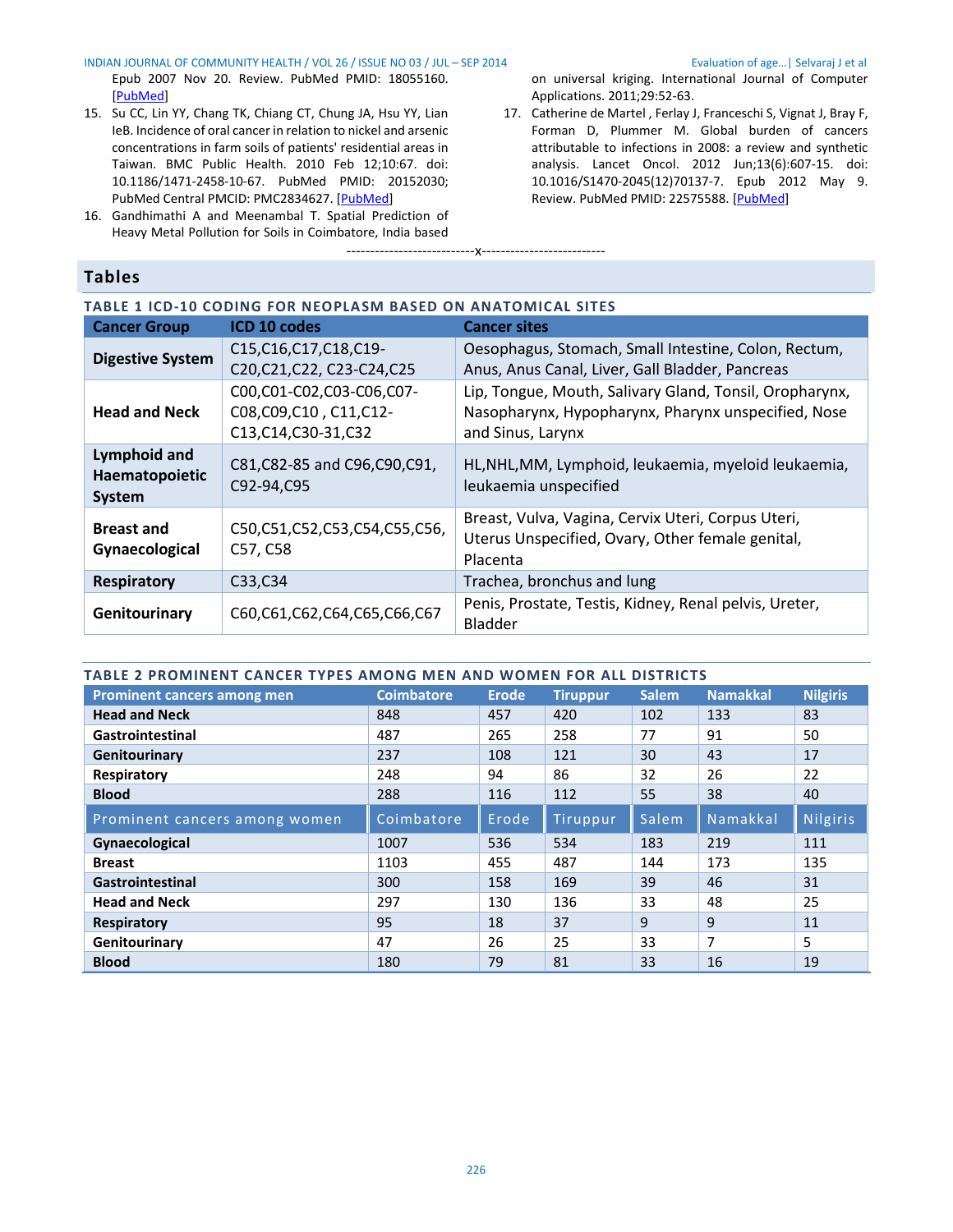| <b>TABLE 3 DISTRICT-WISE AGE-STANDARDIZED INCIDENCE RATES</b> |      |                                    |         |          |          |          |       |  |  |  |
|---------------------------------------------------------------|------|------------------------------------|---------|----------|----------|----------|-------|--|--|--|
| <b>District</b>                                               | N    | <b>ASIR (PER 1000000) All ages</b> | 0 to 14 | 15 to 24 | 25 to 49 | 50 to 74 | $75+$ |  |  |  |
| Coimbatore(M)                                                 | 2560 | 12.5                               | 0.34    | 0.30     | 2.26     | 7.88     | 1.73  |  |  |  |
| Coimbatore(F)                                                 | 3375 | 15.4                               | 0.46    | 0.28     | 4.73     | 9.03     | 0.99  |  |  |  |
| Erode(M)                                                      | 1246 | 9.25                               | 0.20    | 0.21     | 1.76     | 6.12     | 0.97  |  |  |  |
| Erode(F)                                                      | 1567 | 10.99                              | 0.14    | 0.21     | 3.82     | 6.21     | 0.60  |  |  |  |
| Tiruppur(M)                                                   | 1234 | 8.29                               | 0.34    | 0.23     | 1.47     | 5.49     | 0.76  |  |  |  |
| Tiruppur(F)                                                   | 1633 | 10.42                              | 0.17    | 0.26     | 3.58     | 5.90     | 0.51  |  |  |  |
| Salem(M)                                                      | 435  | 2.03                               | 0.08    | 0.07     | 0.44     | 1.25     | 0.20  |  |  |  |
| Salem(F)                                                      | 699  | 3.20                               | 0.01    | 0.02     | 1.26     | 1.79     | 0.12  |  |  |  |
| Namakkal(M)                                                   | 402  | 3.88                               | 0.16    | 0.09     | 0.78     | 2.40     | 0.45  |  |  |  |
| Namakkal(F)                                                   | 602  | 5.50                               | 0.13    | 0.11     | 2.04     | 3.03     | 0.19  |  |  |  |
| Nilgiris(M)                                                   | 256  | 5.87                               | 0.18    | 0.22     | 1.15     | 4.06     | 0.26  |  |  |  |
| Nilgiris(F)                                                   | 386  | 8.06                               | 0.18    | 0.13     | 3.13     | 4.18     | 0.44  |  |  |  |

# <span id="page-5-0"></span>**Figures**

# <span id="page-5-1"></span>**FIGURE 1 LOCATION OF THE WESTERN REGION OF TAMIL NADU**



# <span id="page-5-2"></span>**FIGURE 2 DISTRICT-WISE DISTRIBUTION OF CANCER CASES FROM THE COLLECTED DATA (2001-2013)**

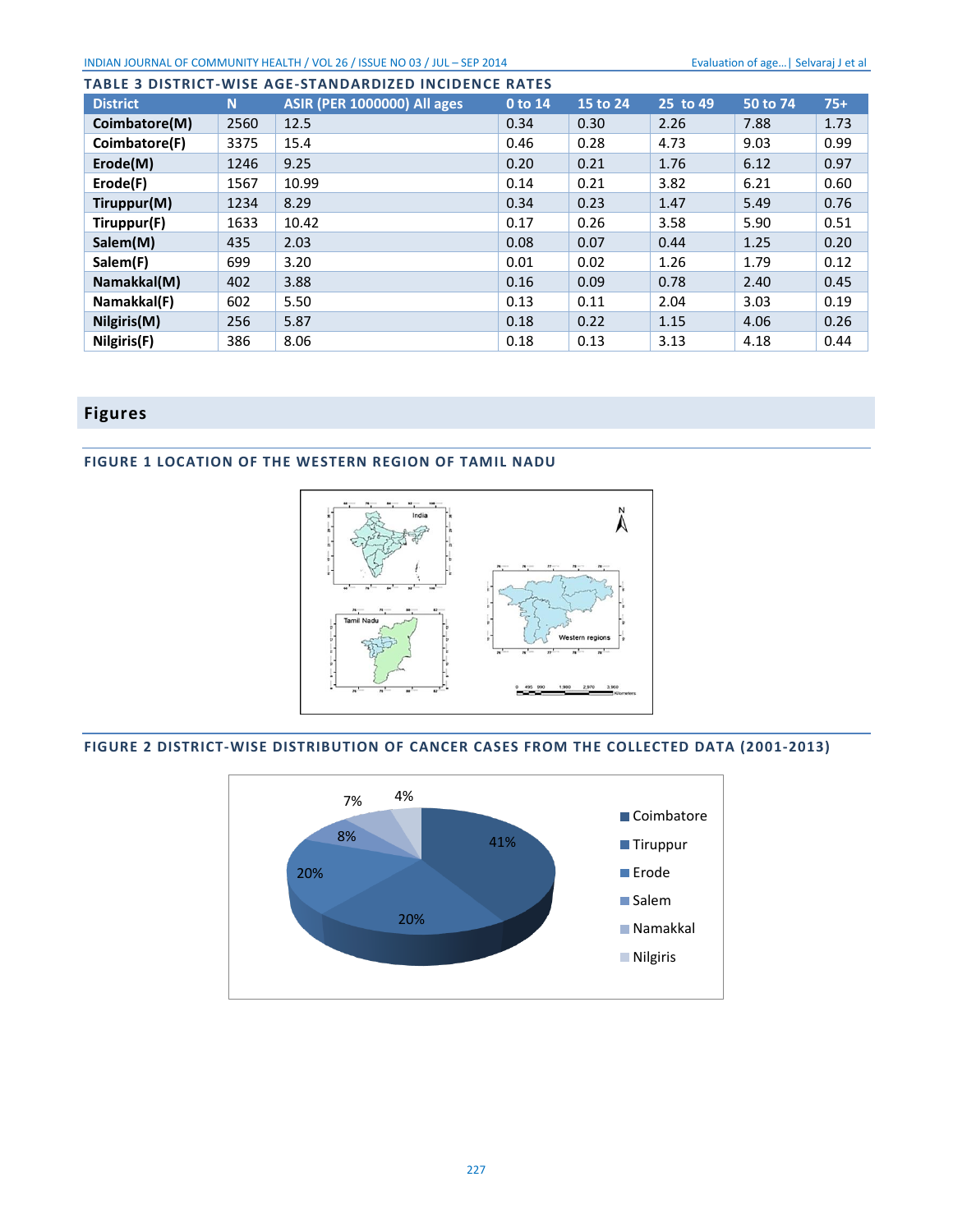# <span id="page-6-0"></span>**FIGURE 3 GENDER-WISE DISTRIBUTION OF RECORDED CANCER CASES FROM 2001 TO 2013**



# <span id="page-6-1"></span>**FIGURE 4 MAJOR CANCER TYPES IN THE CHILDREN AGED 0-14 AND TEENAGERS AGED 15-24 FOR EACH DISTRICT**



#### <span id="page-6-2"></span>**FIGURE 5 MAJOR CANCER TYPES IN THE ADULTS AGED 25-49 AND 50-74 FOR EACH DISTRICT**